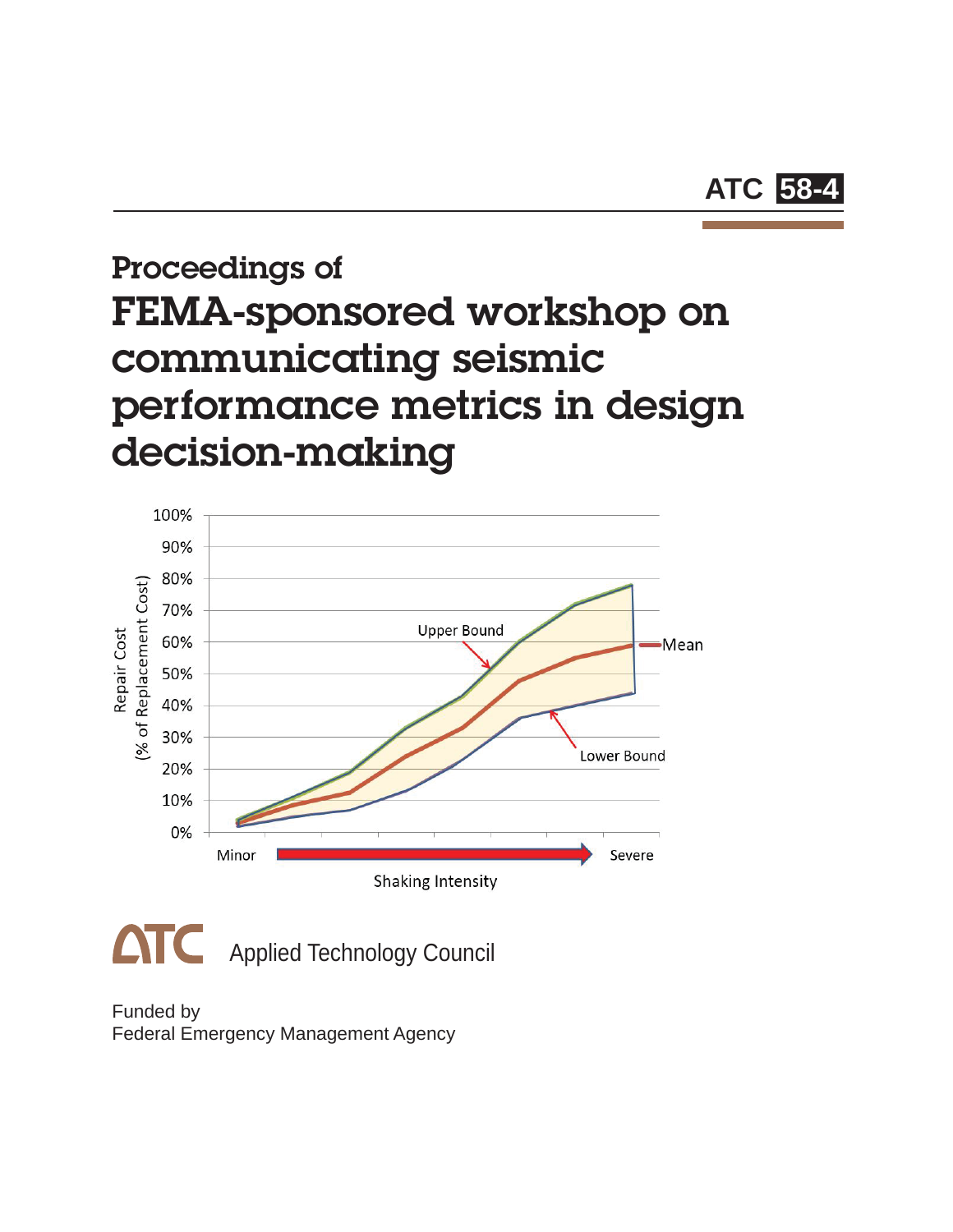The Applied Technology Council (ATC) is a nonprofit, tax-exempt corporation established in 1973 through the efforts of the Structural Engineers Association of California. ATC's mission is to develop state-of-the-art, user-friendly engineering resources and applications for use in mitigating the effects of natural and other hazards on the built environment. ATC also identifies and encourages needed research and develops consensus opinions on structural engineering issues in a non-proprietary format. ATC thereby fulfills a unique role in funded information transfer.

ATC is guided by a Board of Directors consisting of representatives appointed by the American Society of Civil Engineers, the National Council of Structural Engineers Associations, the Structural Engineers Association of California, the Structural Engineers Association of New York, the Western Council of Structural Engineers Associations, and four at-large representatives concerned with the practice of structural engineering. Each director serves a three-year term.

Project management and administration are carried out by a full-time Executive Director and support staff. Project work is conducted by a wide range of highly qualified consulting professionals, thus incorporating the experience of many individuals from academia, research, and professional practice who would not be available from any single organization. Funding for ATC projects is obtained from government agencies and from the private sector in the form of taxdeductible contributions.

#### 2014 Board of Directors

Roberto Leon, President James Amundson, Vice President Victoria Arbitrio, Secretary/Treasurer Nancy L. Gavlin, Past President Leighton Cochran Michael D. Engelhardt Kurtis R. Gurley

Erleen Hatfield Andrew B. Kennedy Bret Lizundia Robert B. Paullus, Jr. Donald R. Scott William Staehlin Williston L. Warren

#### ATC Disclaimer

While the information presented in this report is believed to be correct, ATC assumes no responsibility for its accuracy or for the opinions expressed herein. The material presented in this publication should not be used or relied upon for any specific application without competent examination and verification of its accuracy, suitability, and applicability by qualified professionals. Users of information from this publication assume all liability arising from such use.

Copyright 2014 Applied Technology Council

Cover illustration: Variation in repair cost (percentage of replacement cost) as a function of shaking intensity (courtesy of John Gillengerten).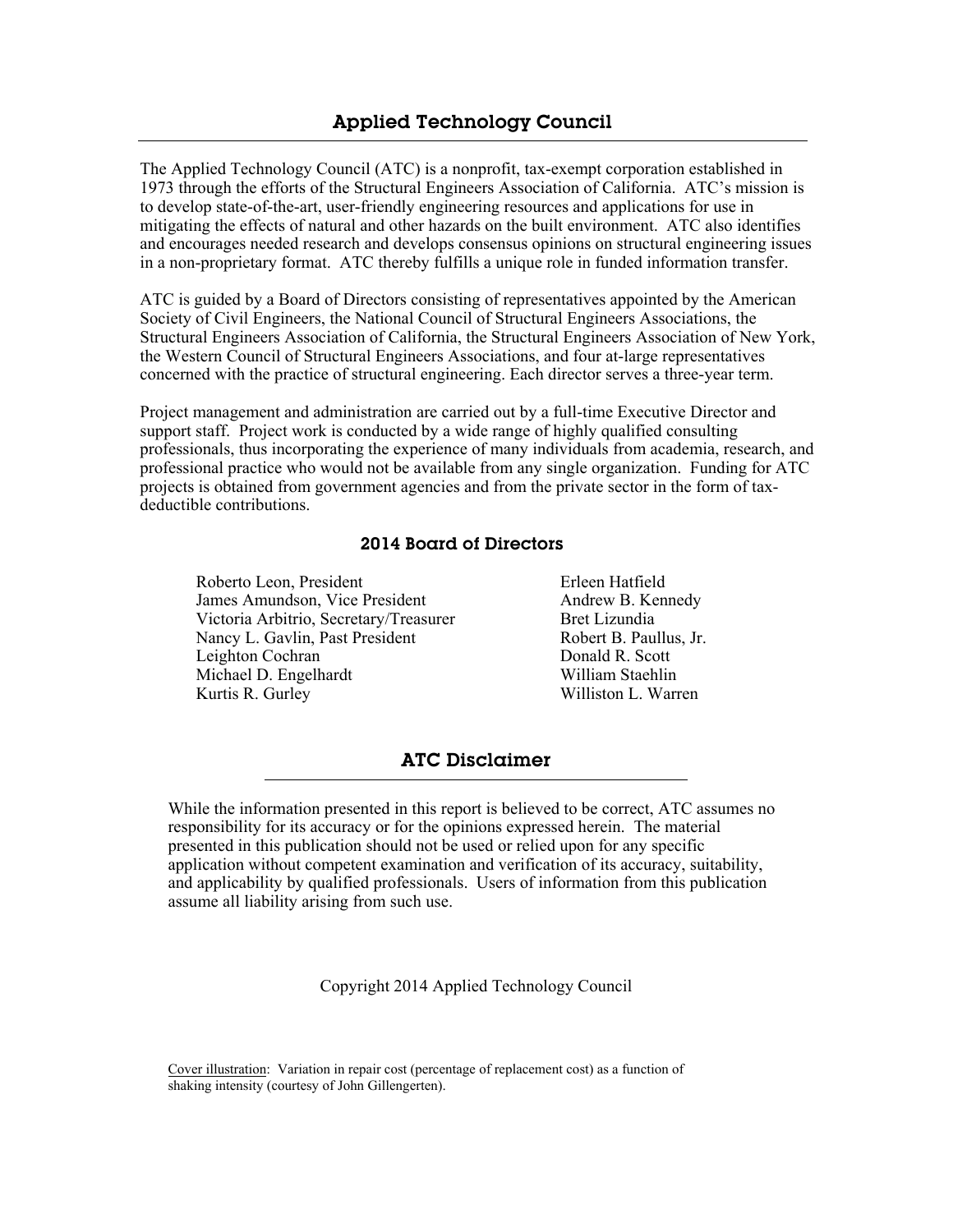### ATC-58-4

## Proceedings of FEMA-Sponsored Workshop on Communicating Seismic Performance Metrics in Design Decision-Making

### September 11, 2013 San Francisco, California

by

APPLIED TECHNOLOGY COUNCIL 201 Redwood Shores Parkway, Suite 240 Redwood City, California 94065 www.ATCouncil.org

Funded by

FEDERAL EMERGENCY MANAGEMENT AGENCY Michael Mahoney, Project Officer Robert D. Hanson, Technical Monitor Washington, D.C.

ATC MANAGEMENT AND OVERSIGHT Christopher Rojahn (Project Executive) Jon A. Heintz (Project Manager) Ayse Hortacsu

PROJECT MANAGEMENT COMMITTEE Ronald O. Hamburger (Project Technical Director) John Gillengerten William T. Holmes John D. Hooper Stephen Mahin Laura Samant Steven R. Winkel

PROJECT STEERING COMMITTEE William T. Holmes (Chair) Lucy Arendt Deborah Beck Christopher Deneff H. John Price Jonathan C. Siu Jeffrey R. Soulages Eric Von Berg

STAKEHOLDER PRODUCTS TEAM Laura Samant (Team Leader) Lori Peek Maryann T. Phipps L. Thomas Tobin

PERFORMANCE PRODUCTS TEAM John Gillengerten (Team Leader) David R. Bonneville Jack P. Moehle

PRODUCTS UPDATE TEAM John D. Hooper (Team Leader) Jack Baker Russell Larsen Peter Morris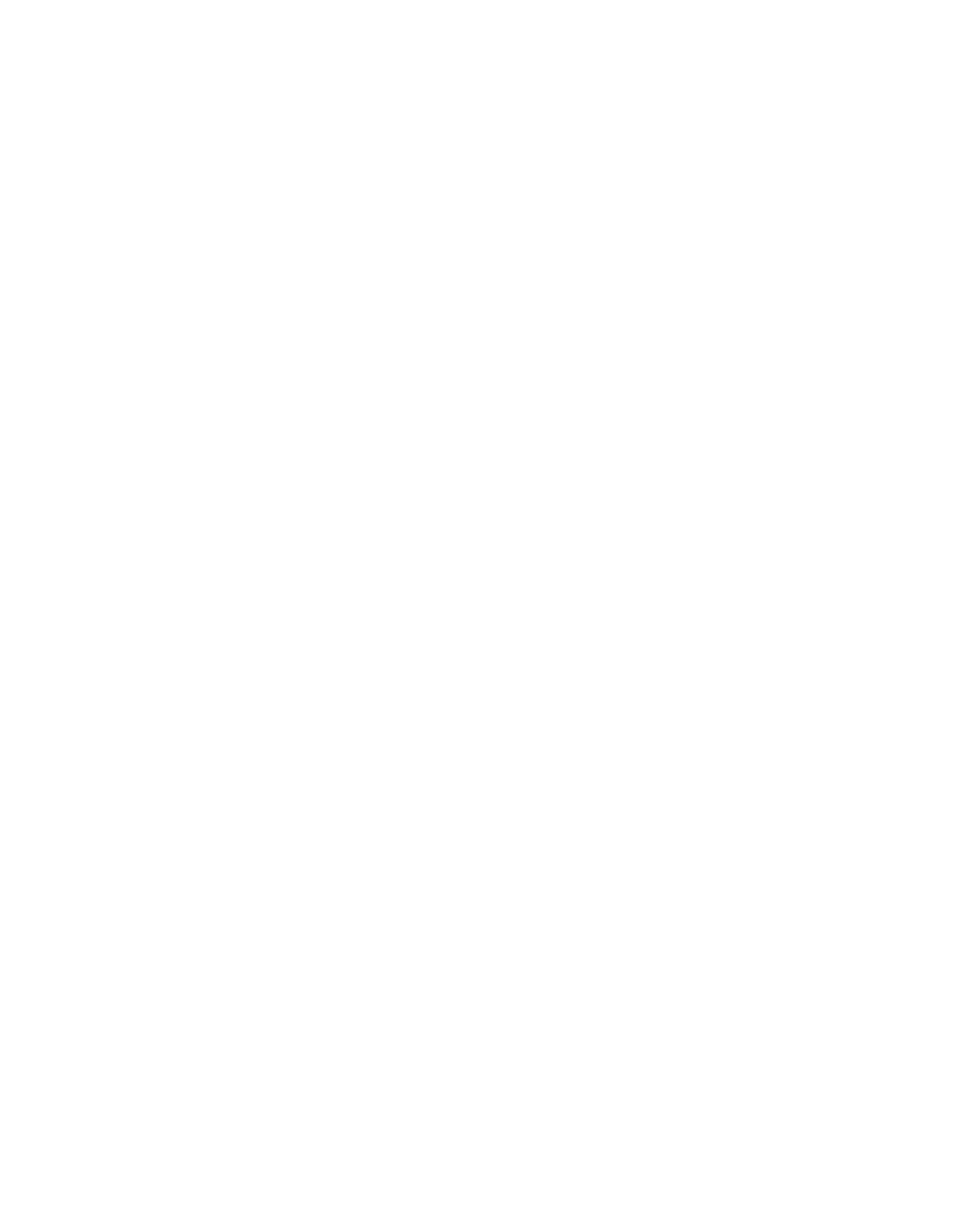## Preface

In 2012, the Applied Technology Council (ATC) completed a 10-year program under contract with the Federal Emergency Management Agency (FEMA) to develop a next-generation methodology for seismic performance assessment of buildings. This program was conducted under a series of projects known as the ATC-58/ATC-58-1 Projects. The resulting products, collectively referred to as FEMA P-58, *Seismic Performance Assessment of Buildings, Methodology and Implementation*, describe a general methodology and recommended procedures to assess the probable seismic performance of individual buildings based on their unique site, structural, nonstructural, and occupancy characteristics. In the FEMA P-58 methodology, seismic performance is characterized on a probabilistic basis in terms of the potential for incurring damage or losses in the form of repair costs, repair time, casualties, unsafe placarding, and environmental impacts.

In 2012, FEMA funded a subsequent 5-year program (identified as Phase 2) to utilize the performance assessment methodology in benchmarking the performance of U.S. model codes and seismic design standards and in developing performance-based seismic design criteria. Designated the ATC-58-2 Project, the purpose of this next phase of work is to: (1) develop products that assist stakeholders in selecting appropriate performance objectives for buildings of different occupancies; and (2) assist design professionals in efficiently developing building designs that meet these objectives.

This *FEMA-Sponsored Workshop on Communicating Seismic Performance Metrics in Design Decision-Making* is the first major effort conducted under the Phase 2 program. The purpose of this workshop was to better understand how seismic performance information factors into the decision-making needs of various stakeholder groups. Attendees included a broad range of stakeholders involved in building design, construction, and management decision-making, including owners and developers, financial and insurance representatives, institutional and corporate building managers, building officials, civic building managers, and design professionals. Information gathered during this workshop will be used to guide the ATC-58-2 Project Team in developing a comprehensive series of performance-based design guides for stakeholders and design professionals.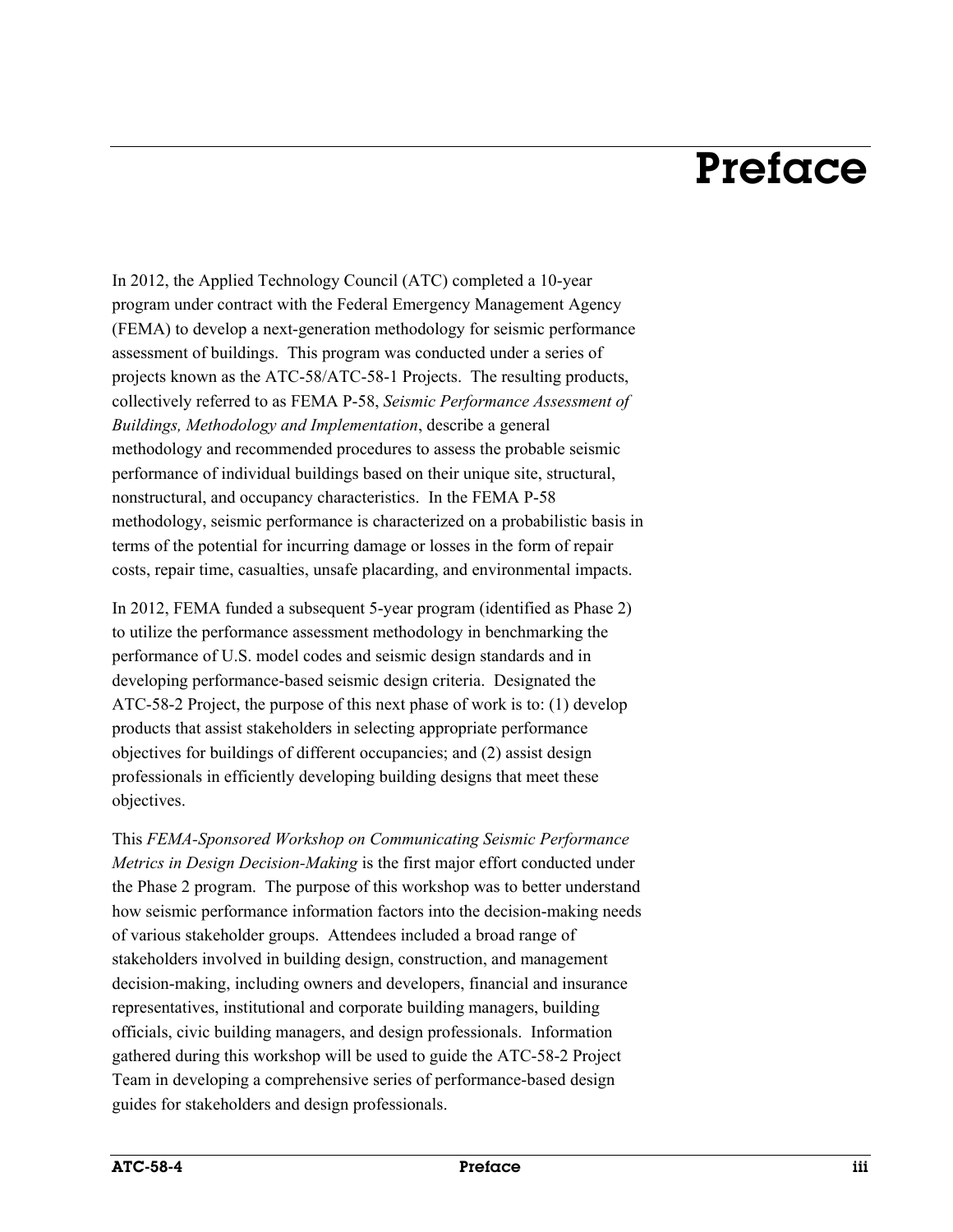ATC is indebted to the members of the ATC-58-2 Project Team who planned and organized the workshop, including Ron Hamburger (Project Technical Director), members of the Project Management Committee including John Gillengerten, Bill Holmes, John Hooper, and Laura Samant, and members of the Stakeholder Products Team including Maryann Phipps and Tom Tobin.

ATC gratefully acknowledges the group of invited workshop participants for their contributions to workshop plenary and breakout discussions, especially Ross Asselstine, Fouad Bendimerad, and Doug DeVeny who agreed to present their individual stakeholder perspectives in plenary sessions. ATC is also indebted to the members of the ATC-58-2 Project Steering Committee that attended the workshop, including Lucy Arendt, Christopher Deneff, John Price, Jon Siu, Jeff Soulages, and Eric Von Berg. The names and affiliations of all who attended the workshop are provided in Appendix A.

ATC also gratefully acknowledges funding provided by the Federal Emergency Management Agency, guidance and support in the conduct of this work provided by Michael Mahoney (FEMA Project Officer) and Robert Hanson (FEMA Technical Monitor), workshop logistical support provided by Bernadette Hadnagy (ATC), and report production services provided by Amber Houchen (ATC).

Jon A. Heintz Christopher Rojahn ATC Director of Projects ATC Executive Director